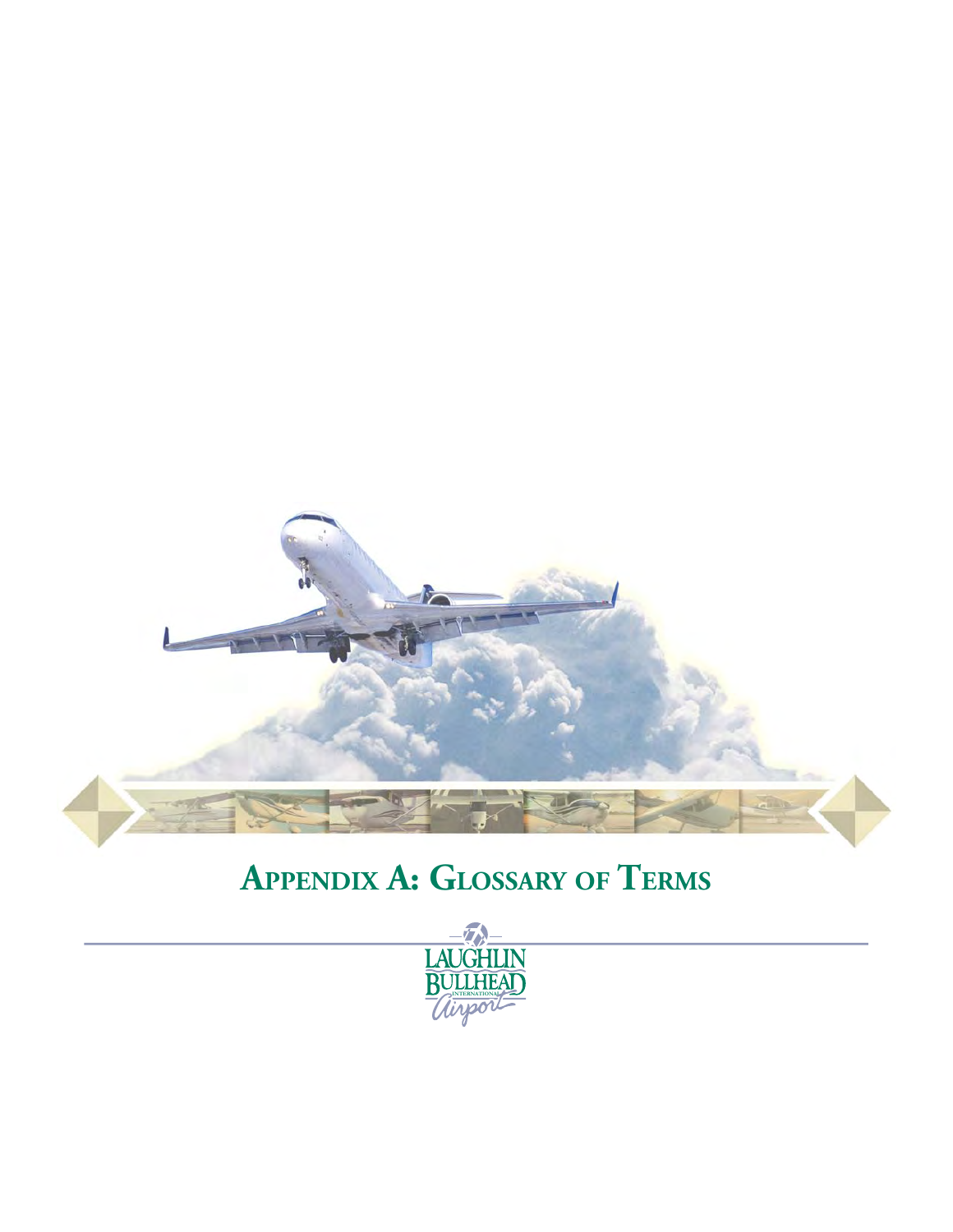ossar

**ABOVE GROUND LEVEL:** The elevation of a point or surface above the ground.

## **ACCELERATE-STOP DISTANCE AVAILABLE**

**(ASDA):** See declared distances.

**ADVISORY CIRCULAR:** External publications issued by the FAA consisting of nonregulatory material providing for the recommendations relative to a policy, guidance and information relative to a specific aviation subject.

**AIR CARRIER:** An operator which: (1) performs at least five round trips per week between two or more points and publishes flight schedules which specify the times, days of the week, and places between which such flights are performed; or (2) transports mail by air pursuant to a current contract with the U.S. Postal Service. Certified in accordance with Federal Aviation Regulation (FAR) Parts 121 and 127.

**AIRCRAFT:** A transportation vehicle that is used or intended for use for flight.

**AIRCRAFT APPROACH CATEGORY:** An alphabetic classification of aircraft based upon 1.3 times the stall speed in a landing configuration at their maximum certified landing weight.

**AIRCRAFT OPERATION:** The landing, takeoff, or touch-and-go procedure by an aircraft on a runway at an airport.

**AIRCRAFT OPERATIONS AREA:** A restricted and secure area on the airport property designed to protect all aspects related to aircraft operations.

## **AIRCRAFT OWNERS AND PILOTS ASSOCIATION:**

A private organization serving the interests and needs of general aviation pilots and aircraft owners.

**AIRCRAFT APPROACH CATEGORY:** A grouping of aircraft based on 1.3 times the stall speed in their landing configuration at their maximum certificated landing weight. The categories are as follows:

- Category A: Speed less than 91 knots.
- Category B: Speed 91 knots or more, but less than 121 knots.
- Category C: Speed 121 knots or more, but less than 141 knots.
- Category D: Speed 141 knots or more, but less than 166 knots.
- Category E: Speed greater than 166 knots.

**AIRCRAFT RESCUE AND FIRE FIGHTING:** A facility located at an airport that provides emergency vehicles, extinguishing agents, and personnel responsible for minimizing the impacts of an aircraft accident or incident.

**AIRFIELD:** The portion of an airport which contains the facilities necessary for the operation of aircraft.

**AIRLINE HUB:** An airport at which an airline concentrates a significant portion of its activity and which often has a significant amount of connecting traffic.

**AIRPLANE DESIGN GROUP (ADG):** A grouping of aircraft based upon wingspan. The groups are as follows:

- Group I: Up to but not including 49 feet.
- Group II: 49 feet up to but not including 79 feet.
- Group III: 79 feet up to but not including 118 feet.
- Group IV: 118 feet up to but not including 171 feet.
- Group V: 171 feet up to but not including 214 feet.
- Group VI: 214 feet or greater.

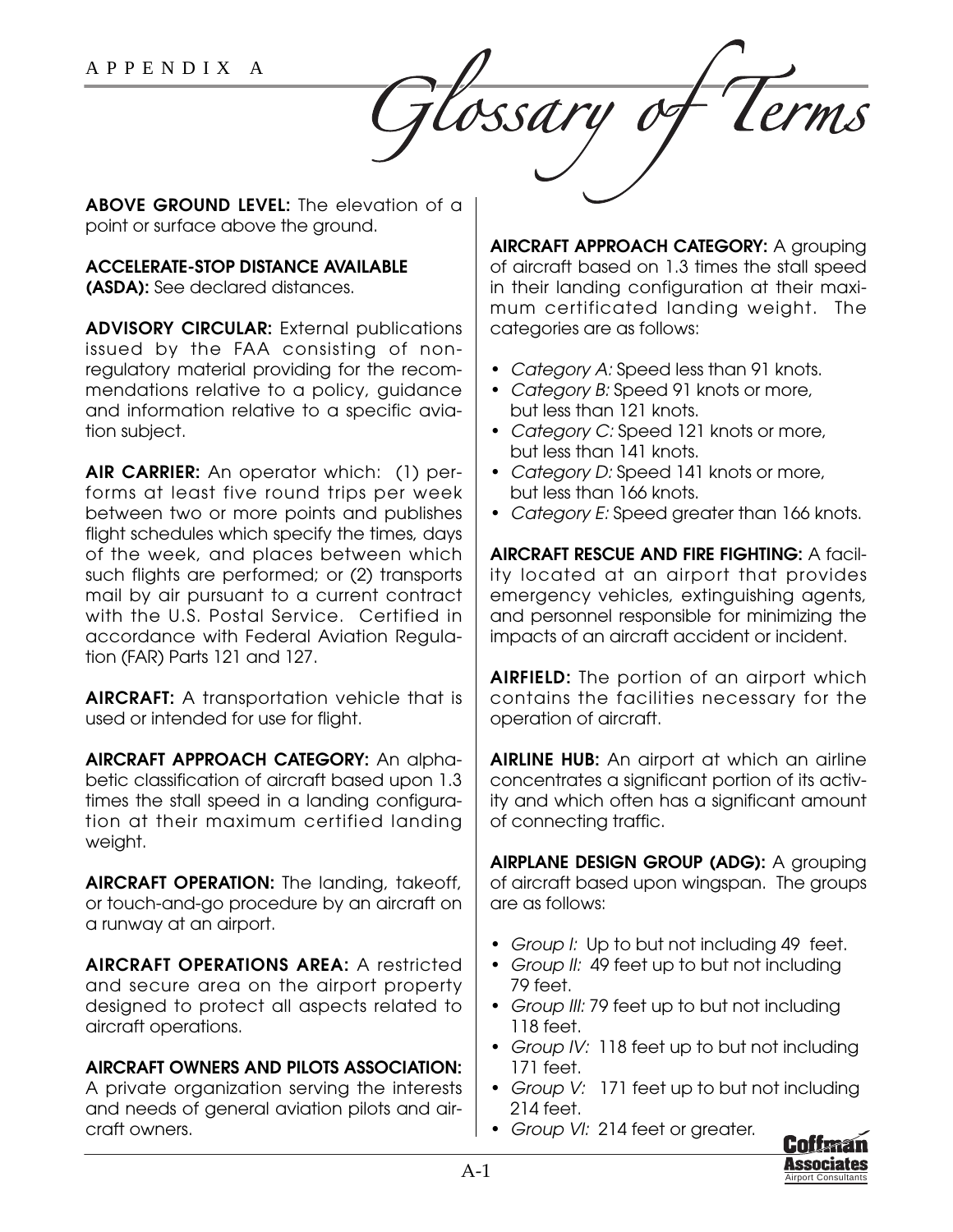**AIRPORT AUTHORITY:** A quasi-governmental public organization responsible for setting the policies governing the management and operation of an airport or system of airports under its jurisdiction.

**AIRPORT BEACON:** A navigational aid located at an airport which displays a rotating light beam to identify whether an airport is lighted.

**AIRPORT CAPITAL IMPROVEMENT PLAN:** The planning program used by the Federal Aviation Administration to identify, prioritize, and distribute funds for airport development and the needs of the National Airspace System to meet specified national goals and objectives.

**AIRPORT ELEVATION:** The highest point on the runway system at an airport expressed in feet above mean sea level (MSL).

**AIRPORT LAYOUT DRAWING (ALD):** The drawing of the airport showing the layout of existing and proposed airport facilities.

**AIRPORT MASTER PLAN:** The planner's concept of the long-term development of an airport.

**AIRPORT MOVEMENT AREA SAFETY SYSTEM:** A system that provides automated alerts and warnings of potential runway incursions or other hazardous aircraft movement events.

**AIRPORT OBSTRUCTION CHART:** A scaled drawing depicting the Federal Aviation Regulation (FAR) Part 77 surfaces, a representation of objects that penetrate these surfaces, runway, taxiway, and ramp areas, navigational aids, buildings, roads and other detail in the vicinity of an an airport.

**AIRPORT REFERENCE CODE (ARC):** A coding system used to relate airport design criteria to the operational (Aircraft Approach Category) to the physical characteristics (Airplane Design Group) of the airplanes intended to operate at the airport.

**AIRPORT REFERENCE POINT (ARP):** The latitude and longitude of the approximate center of the airport.

**AIRPORT SPONSOR:** The entity that is legally responsible for the management and operation of an airport, including the fulfillment of the requirements of laws and regulations related thereto.

**AIRPORT SURFACE DETECTION EQUIPMENT:** A radar system that provides air traffic controllers with a visual representation of the movement of aircraft and other vehicles on the ground on the airfield at an airport.

**AIRPORT SURVEILLANCE RADAR:** The primary radar located at an airport or in an air traffic control terminal area that receives a signal at an antenna and transmits the signal to air traffic control display equipment defining the location of aircraft in the air. The signal provides only the azimuth and range of aircraft from the location of the antenna.

**AIRPORT TRAFFIC CONTROL TOWER (ATCT):** A central operations facility in the terminal air traffic control system, consisting of a tower, including an associated instrument flight rule (IFR) room if radar equipped, using air/ground communications and/or radar, visual signaling and other devices to provide safe and expeditious movement of terminal air traffic.

**AIR ROUTE TRAFFIC CONTROL CENTER:** A facility which provides enroute air traffic control service to aircraft operating on an IFR flight plan within controlled airspace over a large, multi-state region.

**AIRSIDE:** The portion of an airport that contains the facilities necessary for the operation of aircraft.

**AIRSPACE:** The volume of space above the surface of the ground that is provided for the operation of aircraft.

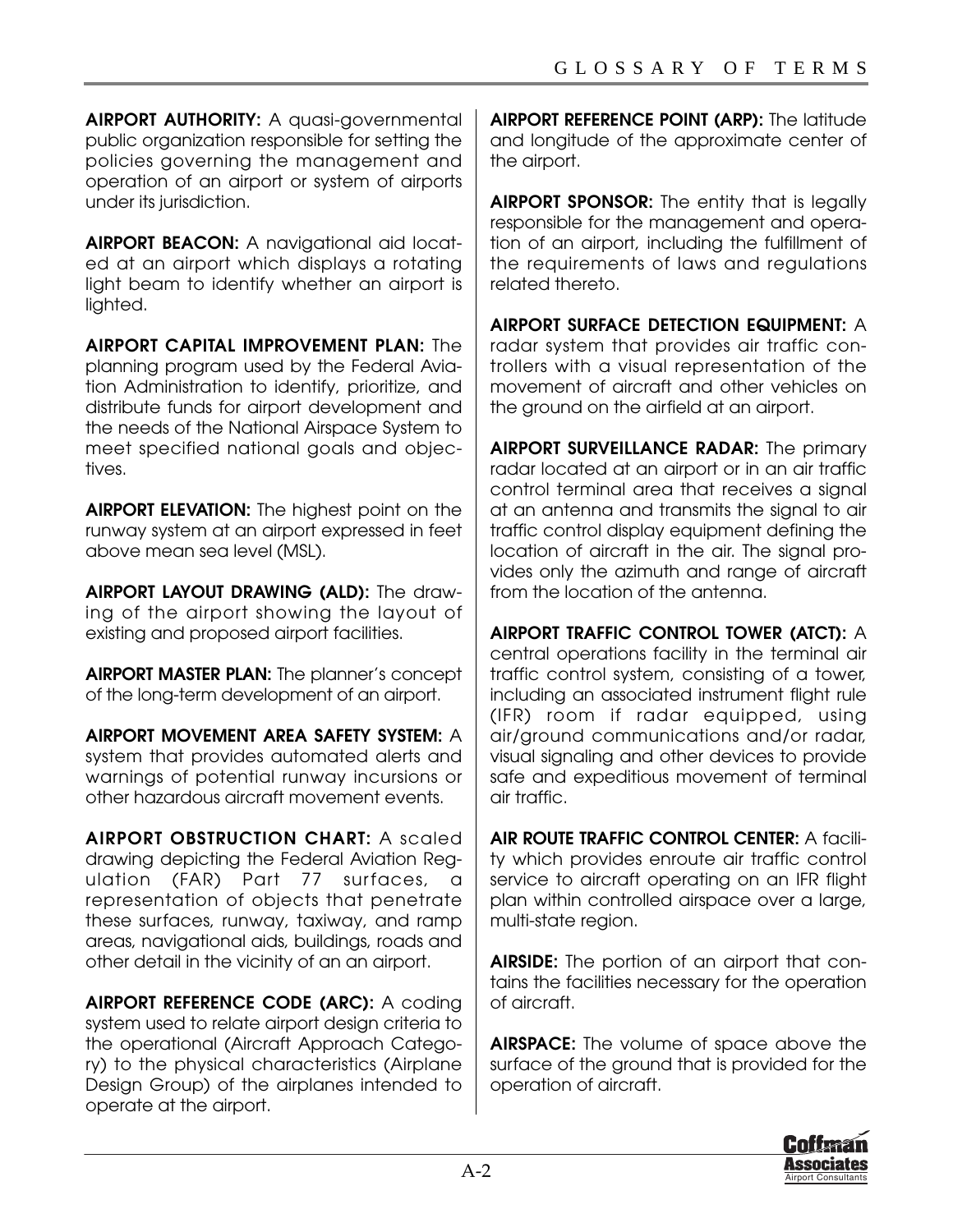**AIR TAXI:** An air carrier certificated in accordance with FAR Part 121 and FAR Part 135 and authorized to provide, on demand, public transportation of persons and property by aircraft. Generally operates small aircraft "for hire" for specific trips.

**AIR TRAFFIC CONTROL:** A service operated by an appropriate organization for the purpose of providing for the safe, orderly, and expeditious flow of air traffic.

**AIR ROUTE TRAFFIC CONTROL CENTER (ARTCC):** A facility established to provide air traffic control service to aircraft operating on an IFR flight plan within controlled airspace and principally during the enroute phase of flight.

**AIR TRAFFIC HUB:** A categorization of commercial service airports or group of commercial service airports in a metropolitan or urban area based upon the proportion of annual national enplanements existing at the airport or airports. The categories are large hub, medium hub, small hub, or non-hub. It forms the basis for the apportionment of entitlement funds.

**AIR TRANSPORT ASSOCIATION OF AMERICA:**

An organization consisting of the principal U.S. airlines that represents the interests of the airline industry on major aviation issues before federal, state, and local government bodies. It promotes air transportation safety by coordinating industry and governmental safety programs and it serves as a focal point for industry efforts to standardize practices and enhance the efficiency of the air transportation system.

**ALERT AREA:** See special-use airspace.

**ALTITUDE:** The vertical distance measured in feet above mean sea level.

**ANNUAL INSTRUMENT APPROACH (AIA):** An approach to an airport with the intent to land by an aircraft in accordance with an IFR

flight plan when visibility is less than three miles and/or when the ceiling is at or below the minimum initial approach altitude.

**APPROACH LIGHTING SYSTEM (ALS):** An airport lighting facility which provides visual guidance to landing aircraft by radiating light beams by which the pilot aligns the aircraft with the extended centerline of the runway on his final approach and landing.

**APPROACH MINIMUMS:** The altitude below which an aircraft may not descend while on an IFR approach unless the pilot has the runway in sight.

**APPROACH SURFACE:** An imaginary obstruction limiting surface defined in FAR Part 77 which is longitudinally centered on an extended runway centerline and extends outward and upward from the primary surface at each end of a runway at a designated slope and distance based upon the type of available or planned approach by aircraft to a runway.

**APRON:** A specified portion of the airfield used for passenger, cargo or freight loading and unloading, aircraft parking, and the refueling, maintenance and servicing of aircraft.

**AREA NAVIGATION:** The air navigation procedure that provides the capability to establish and maintain a flight path on an arbitrary course that remains within the coverage area of navigational sources being used.

**AUTOMATED TERMINAL INFORMATION SERVICE (ATIS):** The continuous broadcast of recorded non-control information at towered airports. Information typically includes wind speed, direction, and runway in use.

**AUTOMATED SURFACE OBSERVATION SYSTEM (ASOS):** A reporting system that provides frequent airport ground surface weather observation data through digitized voice broadcasts and printed reports.

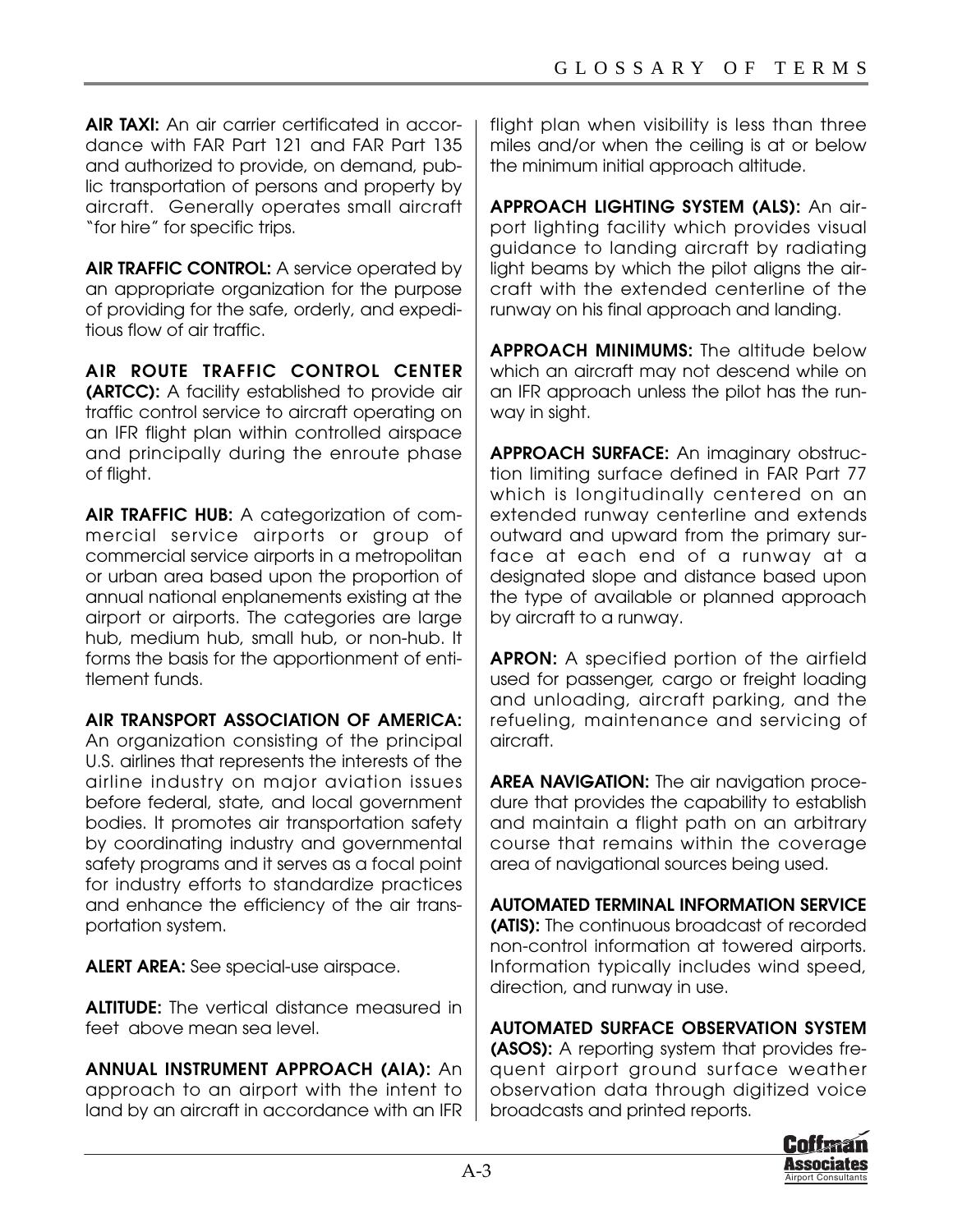**AUTOMATED WEATHER OBSERVATION STATION (AWOS):** Equipment used to automatically record weather conditions (i.e. cloud height, visibility, wind speed and direction, temperature, dewpoint, etc.)

**AUTOMATIC DIRECTION FINDER (ADF):** An aircraft radio navigation system which senses and indicates the direction to a non-directional radio beacon (NDB) ground transmitter.

**AVIGATION EASEMENT:** A contractual right or a property interest in land over which a right of unobstructed flight in the airspace is established.

**AZIMUTH:** Horizontal direction expressed as the angular distance between true north and the direction of a fixed point (as the observer's heading).

**BASE LEG:** A flight path at right angles to the landing runway off its approach end. The base leg normally extends from the downwind leg to the intersection of the extended runway centerline. See "traffic pattern."

**BASED AIRCRAFT:** The general aviation aircraft that use a specific airport as a home base.

**BEARING:** The horizontal direction to or from any point, usually measured clockwise from true north or magnetic north.

**BLAST FENCE:** A barrier used to divert or dissipate jet blast or propeller wash.

**BLAST PAD:** A prepared surface adjacent to the end of a runway for the purpose of eliminating the erosion of the ground surface by the wind forces produced by airplanes at the initiation of takeoff operations.

**BUILDING RESTRICTION LINE (BRL):** A line which identifies suitable building area locations on the airport.

**CAPITAL IMPROVEMENT PLAN:** The planning program used by the Federal Aviation Administration to identify, prioritize, and distribute Airport Improvement Program funds for airport development and the needs of the National Airspace System to meet specified national goals and objectives.

**CARGO SERVICE AIRPORT:** An airport served by aircraft providing air transportation of property only, including mail, with an annual aggregate landed weight of at least 100,000,000 pounds.

**CATEGORY I**: An Instrument Landing System (ILS) that provides acceptable guidance information to an aircraft from the coverage limits of the ILS to the point at which the localizer course line intersects the glide path at a decision height of 100 feet above the horizontal plane containing the runway threshold.

**CATEGORY II**: An ILS that provides acceptable guidance information to an aircraft from the coverage limits of the ILS to the point at which the localizer course line intersects the glide path at a decision height of 50 feet above the horizontal plane containing the runway threshold.

**CATEGORY III:** An ILS that provides acceptable guidance information to a pilot from the coverage limits of the ILS with no decision height specified above the horizontal plane containing the runway threshold.

**CEILING:** The height above the ground surface to the location of the lowest layer of clouds which is reported as either broken or overcast.

**CIRCLING APPROACH:** A maneuver initiated by the pilot to align the aircraft with the runway for landing when flying a predetermined circling instrument approach under IFR.

**CLASS A AIRSPACE:** See Controlled Airspace.

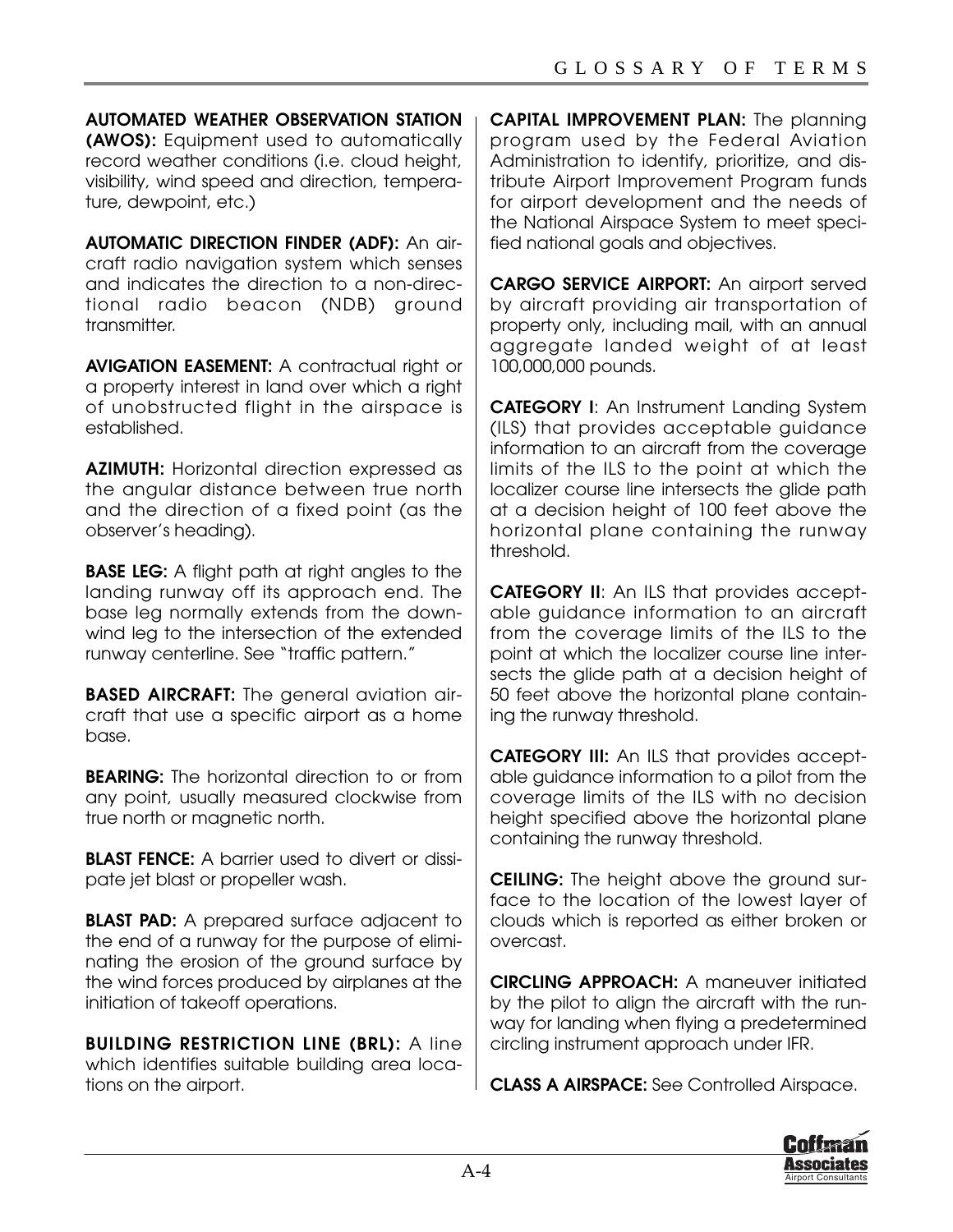**CLASS B AIRSPACE:** See Controlled Airspace.

**CLASS C AIRSPACE:** See Controlled Airspace.

**CLASS D AIRSPACE:** See Controlled Airspace.

**CLASS E AIRSPACE:** See Controlled Airspace.

**CLASS G AIRSPACE:** See Controlled Airspace.

**CLEAR ZONE:** See Runway Protection Zone.

**COMMERCIAL SERVICE AIRPORT:** A public airport providing scheduled passenger service that enplanes at least 2,500 annual passengers.

**COMMON TRAFFIC ADVISORY FREQUENCY:** A radio frequency identified in the appropriate aeronautical chart which is designated for the purpose of transmitting airport advisory information and procedures while operating to or from an uncontrolled airport.

**COMPASS LOCATOR (LOM):** A low power, low/medium frequency radio-beacon installed in conjunction with the instrument landing system at one or two of the marker sites.

**CONICAL SURFACE:** An imaginary obstruction-limiting surface defined in FAR Part 77 that extends from the edge of the horizontal surface outward and upward at a slope of 20 to 1 for a horizontal distance of 4,000 feet.

**CONTROLLED AIRPORT:** An airport that has an operating airport traffic control tower.

**CONTROLLED AIRSPACE:** Airspace of defined dimensions within which air traffic control services are provided to instrument flight rules (IFR) and visual flight rules (VFR) flights in accordance with the airspace classification. Controlled airspace in the United States is designated as follows:

• CLASS A: Generally, the airspace from 18,000 feet mean sea level (MSL) up to but not including flight level FL600. All persons must operate their aircraft under IFR.

- CLASS B: Generally, the airspace from the surface to 10,000 feet MSL surrounding the nation's busiest airports. The configuration of Class B airspace is unique to each airport, but typically consists of two or more layers of air space and is designed to contain all published instrument approach procedures to the airport. An air traffic control clearance is required for all aircraft to operate in the area.
- CLASS C: Generally, the airspace from the surface to 4,000 feet above the airport elevation (charted as MSL) surrounding those airports that have an operational control tower and radar approach control and are served by a qualifying number of IFR operations or passenger enplanements. Although individually tailored for each airport, Class C airspace typically consists of a surface area with a five nautical mile (nm) radius and an outer area with a 10 nautical mile radius that extends from 1,200 feet to 4,000 feet above the airport elevation. Two-way radio communication is required for all aircraft.
- CLASS D: Generally, that airspace from the surface to 2,500 feet above the air port elevation (charted as MSL) surrounding those airports that have an operational control tower. Class D airspace is individually tailored and configured to encompass published instrument approach proce dures. Unless otherwise authorized, all persons must establish two-way radio communication.
- CLASS E: Generally, controlled airspace that is not classified as Class A, B, C, or D. Class E airspace extends upward from either the surface or a designated altitude to the overlying or adjacent controlled airspace. When designated as a surface area, the airspace will be configured to contain all instrument

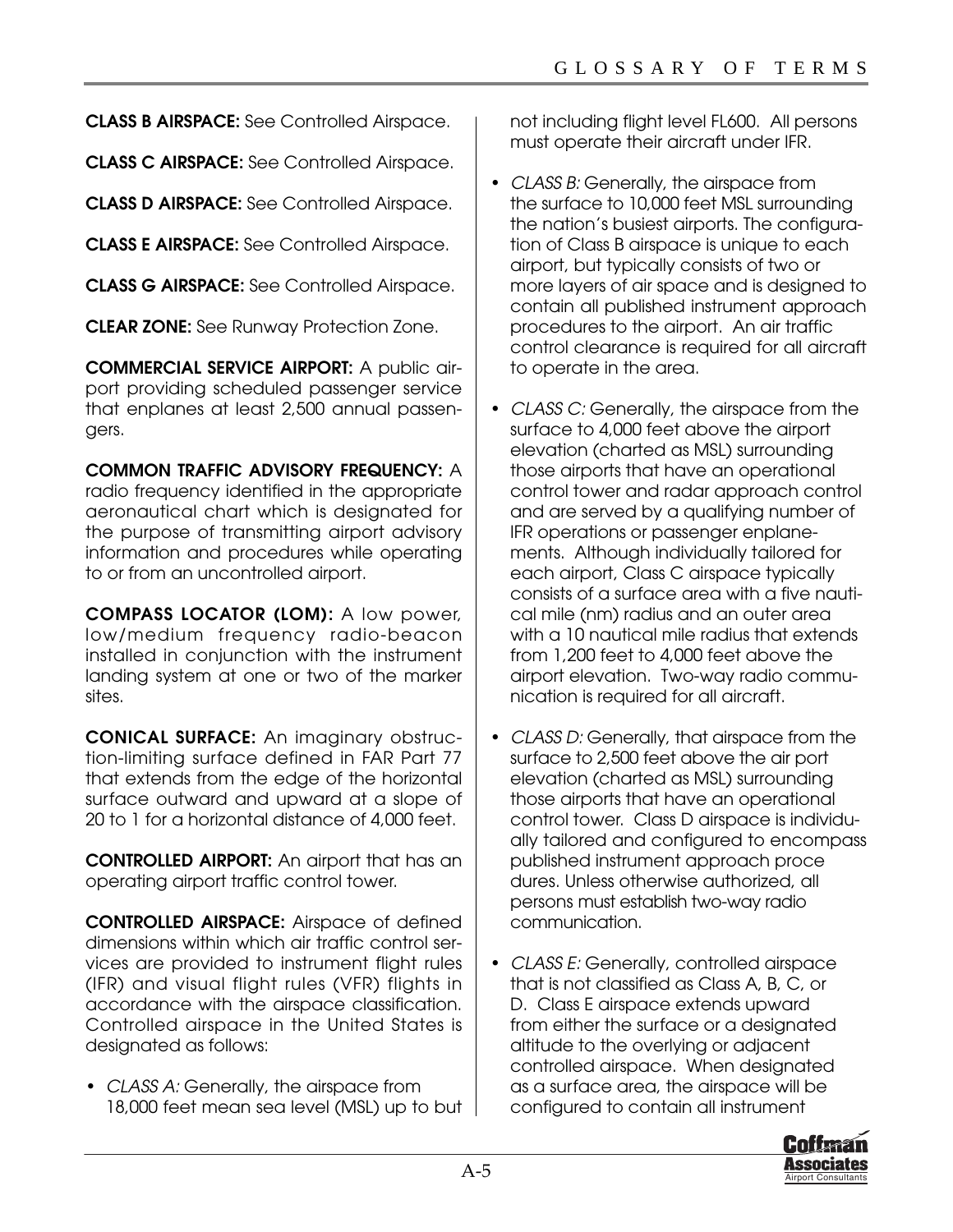procedures. Class E airspace encompasses all Victor Airways. Only aircraft following instrument flight rules are required to establish two-way radio communication with air traffic control.

• CLASS G: Generally, that airspace not classified as Class A, B, C, D, or E. Class G airspace is uncontrolled for all aircraft. Class G airspace extends from the surface to the overlying Class E airspace.



**CONTROLLED FIRING AREA:** See special-use airspace.

**CROSSWIND:** A wind that is not parallel to a runway centerline or to the intended flight path of an aircraft.

**CROSSWIND COMPONENT:** The component of wind that is at a right angle to the runway centerline or the intended flight path of an aircraft.

**CROSSWIND LEG:** A flight path at right angles to the landing runway off its upwind end. See "traffic pattern."

**DECIBEL:** A unit of noise representing a level relative to a reference of a sound pressure 20 micro newtons per square meter.

**DECISION HEIGHT:** The height above the end of the runway surface at which a decision must be made by a pilot during the ILS or Precision Approach Radar approach to either continue the approach or to execute a missed approach.

**DECLARED DISTANCES:** The distances declared available for the airplane's takeoff runway, takeoff distance, accelerate-stop distance, and landing distance requirements. The distances are:

- TAKEOFF RUNWAY AVAILABLE (TORA): The runway length declared available and suitable for the ground run of an airplane taking off;
- TAKEOFF DISTANCE AVAILABLE (TODA): The TORA plus the length of any remaining runway and/or clear way beyond the far end of the TORA;
- ACCELERATE-STOP DISTANCE AVAILABLE (ASDA): The runway plus stopway length declared available for the acceleration and deceleration of an aircraft aborting a takeoff; and
- LANDING DISTANCE AVAILABLE (LDA): The runway length declared available and suitable for landing.

**DEPARTMENT OF TRANSPORTATION:** The cabinet level federal government organization consisting of modal operating agencies, such as the Federal Aviation Administration, which was established to promote the coordination of federal transportation programs and to act as a focal point for research and development efforts in transportation.

**DISCRETIONARY FUNDS:** Federal grant funds that may be appropriated to an airport based upon designation by the Secretary of Transportation or Congress to meet a specified national priority such as enhancing capacity, safety, and security, or mitigating noise.

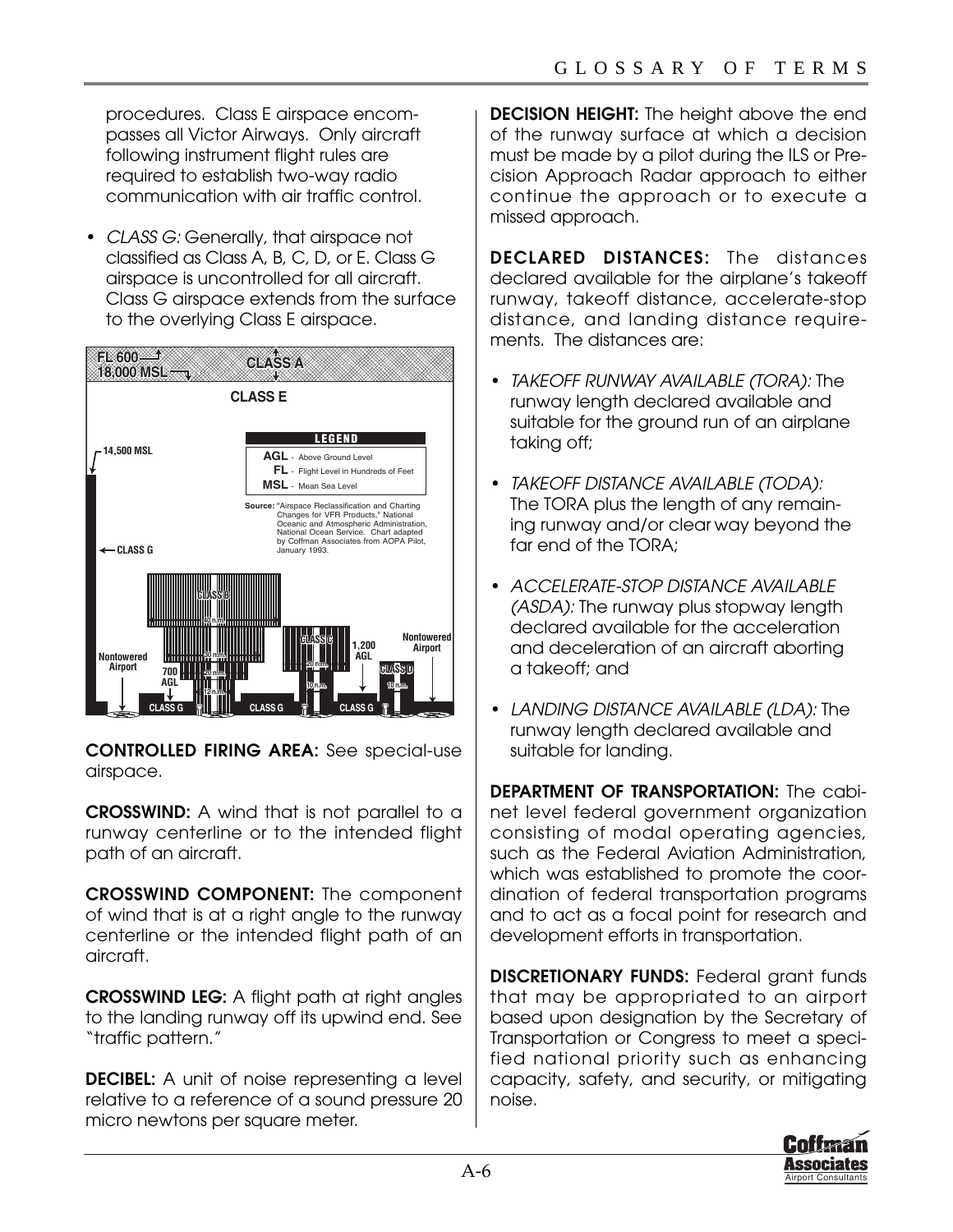**DISPLACED THRESHOLD:** A threshold that is located at a point on the runway other than the designated beginning of the runway.

**DISTANCE MEASURING EQUIPMENT (DME):** Equipment (airborne

and ground) used to measure, in nautical miles, the slant range distance of an aircraft from the DME navigational aid.



**DNL:** The 24-hour average sound level, in Aweighted decibels, obtained after the addition of ten decibels to sound levels for the periods between 10 p.m. and 7 a.m. as averaged over a span of one year. It is the FAA standard metric for determining the cumulative exposure of individuals to noise.

**DOWNWIND LEG:** A flight path parallel to the landing runway in the direction opposite to landing. The downwind leg normally extends between the crosswind leg and the base leg. Also see "traffic pattern."

**EASEMENT:** The legal right of one party to use a portion of the total rights in real estate owned by another party. This may include the right of passage over, on, or below the property; certain air rights above the property, including view rights; and the rights to any specified form of development or activity, as well as any other legal rights in the property that may be specified in the easement document.

**ELEVATION:** The vertical distance measured in feet above mean sea level.

**ENPLANED PASSENGERS:** The total number of revenue passengers boarding aircraft, including originating, stop-over, and transfer passengers, in scheduled and non-scheduled services.

**ENPLANEMENT:** The boarding of a passenger, cargo, freight, or mail on an aircraft at an airport.

**ENTITLEMENT:** Federal funds for which a commercial service airport may be eligible based upon its annual passenger enplanements.

**ENVIRONMENTAL ASSESSMENT (EA):** An environmental analysis performed pursuant to the National Environmental Policy Act to determine whether an action would significantly affect the environment and thus require a more detailed environmental impact statement.

**ENVIRONMENTAL AUDIT:** An assessment of the current status of a party's compliance with applicable environmental requirements of a party's environmental compliance policies, practices, and controls.

**ENVIRONMENTAL IMPACT STATEMENT (EIS):** A document required of federal agencies by the National Environmental Policy Act for major projects ar legislative proposals affecting the environment. It is a tool for decision-making describing the positive and negative effects of a proposed action and citing alternative actions.

**ESSENTIAL AIR SERVICE:** A federal program which guarantees air carrier service to selected small cities by providing subsidies as needed to prevent these cities from such service.

**FEDERAL AVIATION REGULATIONS:** The general and permanent rules established by the executive departments and agencies of the Federal Government for aviation, which are published in the Federal Register. These are the aviation subset of the Code of Federal Regulations.

**FINAL APPROACH:** A flight path in the direction of landing along the extended runway centerline. The final approach normally extends from the base leg to the runway. See "traffic pattern."

**FINDING OF NO SIGNIFICANT IMPACT (FONSI):** A public document prepared by a Federal agency that presents the rationale why a proposed action will not have a

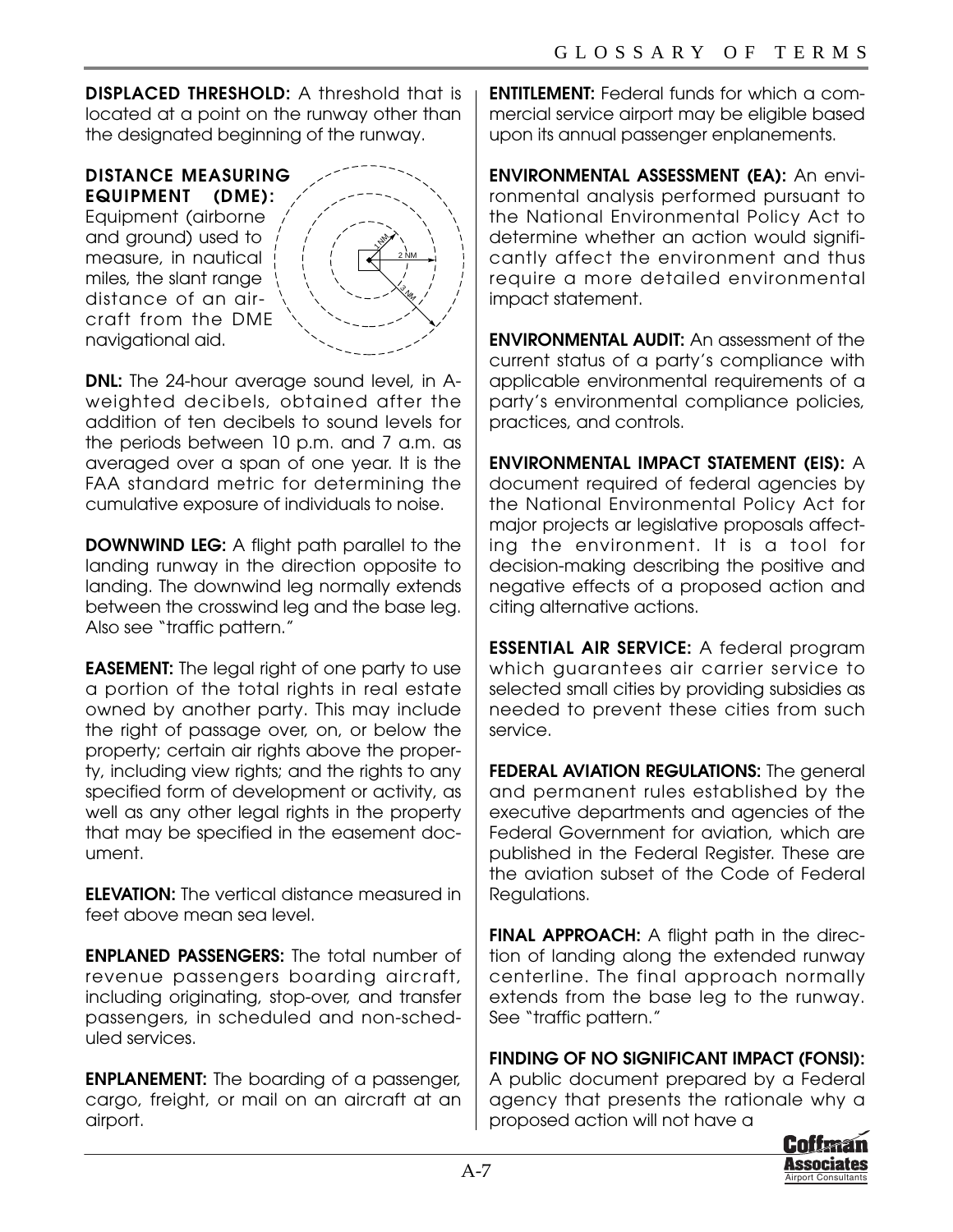significant effect on the environment and for which an environmental impact statement will not be prepared.

**FIXED BASE OPERATOR (FBO):** A provider of services to users of an airport. Such services include, but are not limited to, hangaring, fueling, flight training, repair, and maintenance.

**FLIGHT LEVEL:** A designation for altitude within controlled airspace.

**FLIGHT SERVICE STATION:** An operations facility in the national flight advisory system which utilizes data interchange facilities for the collection and dissemination of Notices to Airmen, weather, and administrative data and which provides pre-flight and in-flight advisory services to pilots through air and ground based communication facilities.

**FRANGIBLE NAVAID:** A navigational aid which retains its structural integrity and stiffness up to a designated maximum load, but on impact from a greater load, breaks, distorts, or yields in such a manner as to present the minimum hazard to aircraft.

**GENERAL AVIATION:** That portion of civil aviation which encompasses all facets of aviation except air carriers holding a certificate of convenience and necessity, and large aircraft commercial operators.

**GLIDESLOPE (GS):** Provides vertical guidance for aircraft during approach and landing. The glideslope consists of the following:

- 1. Electronic components emitting signals which provide vertical quidance by reference to airborne instruments during instrument approaches such as ILS; or
- 2. Visual ground aids, such as VASI, which provide vertical guidance for VFR approach or for the visual portion of an instrument approach and landing.

**GLOBAL POSITIONING SYSTEM (GPS):** A system of 24 satellites used as reference points to enable navigators equipped with GPS receivers to determine their latitude, longitude, and altitude.

**GROUND ACCESS:** The transportation system on and around the airport that provides access to and from the airport by ground transportation vehicles for passengers, employees, cargo, freight, and airport services.

**HELIPAD:** A designated area for the takeoff, landing, and parking of helicopters.

**HIGH INTENSITY RUNWAY LIGHTS:** The highest classification in terms of intensity or brightness for lights designated for use in delineating the sides of a runway.

**HIGH-SPEED EXIT TAXIWAY:** A long radius taxiway designed to expedite aircraft turning off the runway after landing (at speeds to 60 knots), thus reducing runway occupancy time.

**HORIZONTAL SURFACE:** An imaginary obstruction-limiting surface defined in FAR Part 77 that is specified as a portion of a horizontal plane surrounding a runway located 150 feet above the established airport elevation. The specific horizontal dimensions of this surface are a function of the types of approaches existing or planned for the runway.

**INSTRUMENT APPROACH PROCEDURE:** A series of predetermined maneuvers for the orderly transfer of an aircraft under instrument flight conditions from the beginning of the initial approach to a landing, or to a point from which a landing may be made visually.

**INSTRUMENT FLIGHT RULES (IFR):** Procedures for the conduct of flight in weather conditions below Visual Flight Rules weather minimums. The term IFR is often also used to define weather conditions and the type of flight plan under which an aircraft is operating.

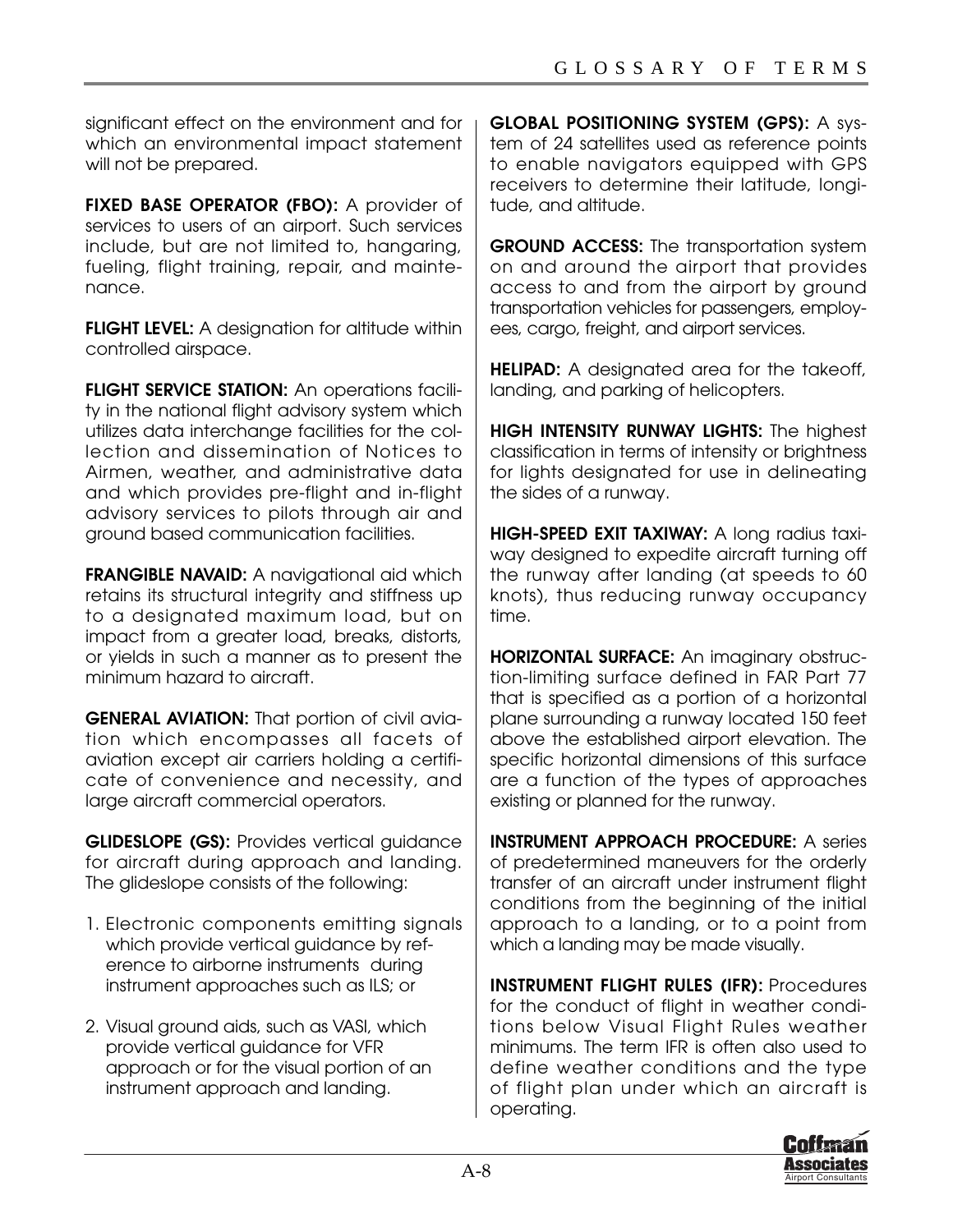**INSTRUMENT LANDING SYSTEM (ILS):** A precision instrument approach system which normally consists of the following electronic components and visual aids:

- 
- 1. Localizer. 4. Middle Marker.
- 2. Glide Slope. 5. Approach Lights.
- 
- 3. Outer Marker.

**INSTRUMENT METEOROLOGICAL CONDITIONS:**

Meteorological conditions expressed in terms of specific visibility and ceiling conditions that are less than the minimums specified for visual meteorological conditions.

**ITINERANT OPERATIONS:** Operations by aircraft that are not based at a specified airport.

**KNOTS:** A unit of speed length used in navigation that is equivalent to the number of nautical miles traveled in one hour.

**LANDSIDE:** The portion of an airport that provides the facilities necessary for the processing of passengers, cargo, freight, and ground transportation vehicles.

**LANDING DISTANCE AVAILABLE (LDA):** See declared distances.

**LARGE AIRPLANE:** An airplane that has a maximum certified takeoff weight in excess of 12,500 pounds.

**LOCAL AREA AUGMENTATION SYSTEM:** A differential GPS system that provides localized measurement correction signals to the basic GPS signals to improve navigational accuracy, integrity, continuity, and availability.

**LOCAL OPERATIONS:** Aircraft operations performed by aircraft that are based at the airport and that operate in the local traffic pattern or within sight of the airport, that are known to be departing for or arriving from flights in local practice areas within a prescribed distance from the airport, or that execute simulated instrument approaches at the airport.

**LOCAL TRAFFIC:** Aircraft operating in the traffic pattern or within sight of the tower, or aircraft known to be departing or arriving from the local practice areas, or aircraft executing practice instrument approach procedures. Typically, this includes touchand-go training operations.

**LOCALIZER:** The component of an ILS which provides course guidance to the runway.

**LOCALIZER TYPE DIRECTIONAL AID (LDA):** A facility of comparable utility and accuracy to a localizer, but is not part of a complete ILS and is not aligned with the runway.

**LONG RANGE NAVIGATION SYSTEM (LORAN):** Long range navigation is an electronic navigational aid which determines aircraft position and speed by measuring the difference in the time of reception of synchronized pulse signals from two fixed transmitters. Loran is used for enroute navigation.

**LOW INTENSITY RUNWAY LIGHTS:** The lowest classification in terms of intensity or brightness for lights designated for use in delineating the sides of a runway.

**MEDIUM INTENSITY RUNWAY LIGHTS:** The middle classification in terms of intensity or brightness for lights designated for use in delineating the sides of a runway.

**MICROWAVE LANDING SYSTEM (MLS):** An instrument approach and landing system that provides precision guidance in azimuth, elevation, and distance measurement.

**MILITARY OPERATIONS:** Aircraft operations that are performed in military aircraft.

**MILITARY OPERATIONS AREA (MOA):** See special-use airspace.

**MILITARY TRAINING ROUTE:** An air route depicted on aeronautical charts for the conduct of military flight training at speeds above 250 knots.

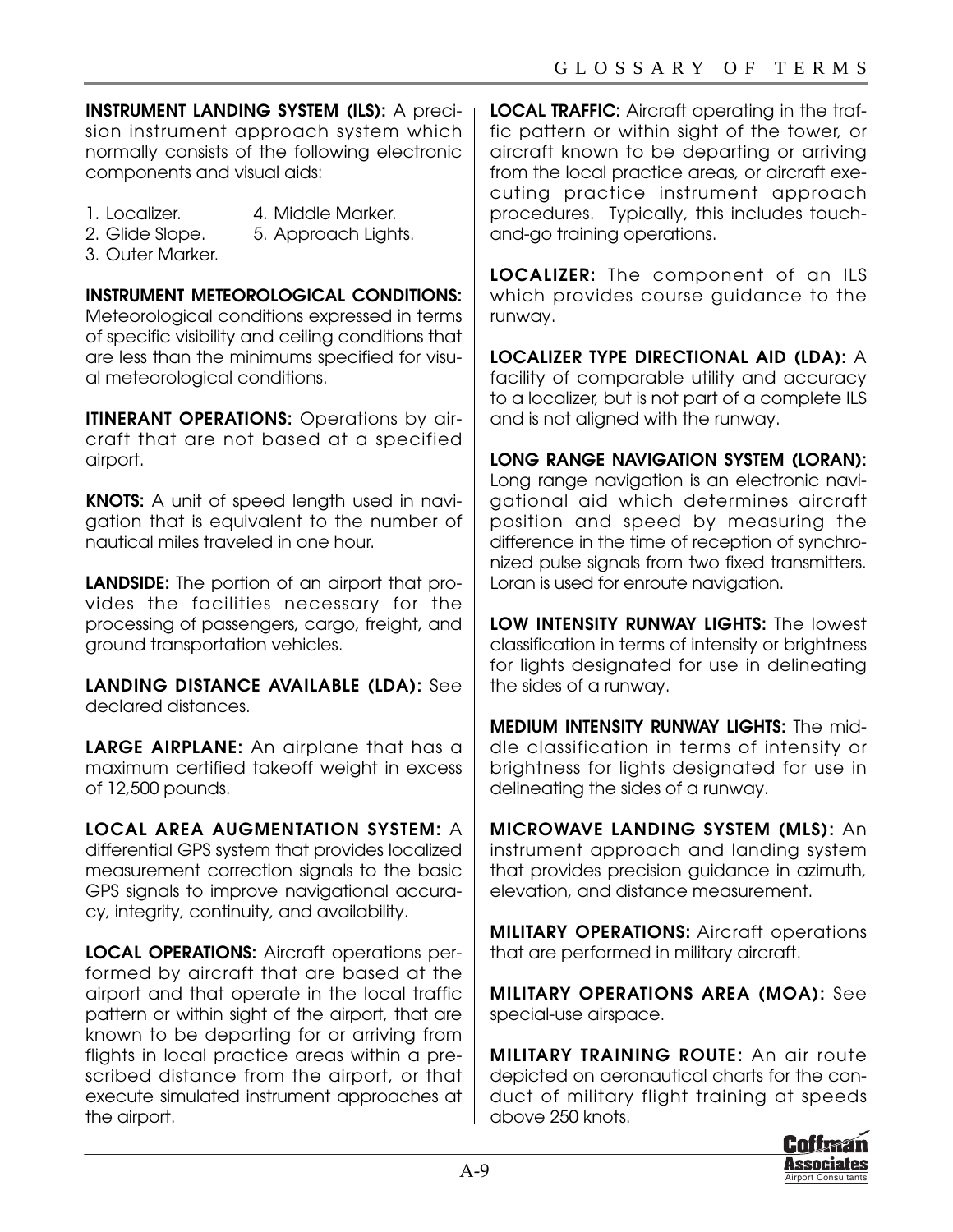**MISSED APPROACH COURSE (MAC):** The flight route to be followed if, after an instrument approach, a landing is not affected, and occurring normally:

- 1. When the aircraft has descended to the decision height and has not established visual contact; or
- 2. When directed by air traffic control to pull up or to go around again.

**MOVEMENT AREA:** The runways, taxiways, and other areas of an airport which are utilized for taxiing/hover taxiing, air taxiing, takeoff, and landing of aircraft, exclusive of loading ramps and parking areas. At those airports with a tower, air traffic control clearance is required for entry onto the movement area.

**NATIONAL AIRSPACE SYSTEM:** The network of air traffic control facilities, air traffic control areas, and navigational facilities through the U.S.

**NATIONAL PLAN OF INTEGRATED AIRPORT SYS-TEMS:** The national airport system plan developed by the Secretary of Transportation on a biannual basis for the development of public use airports to meet national air transportation needs.

**NATIONAL TRANSPORTATION SAFETY BOARD:** A federal government organization established to investigate and determine the probable cause of transportation accidents, to recommend equipment and procedures to enhance transportation safety, and to review on appeal the suspension or revocation of any certificates or licenses issued by the Secretary of Transportation.

**NAUTICAL MILE:** A unit of length used in navigation which is equivalent to the distance spanned by one minute of arc in latitude, that is, 1,852 meters or 6,076 feet. It is equivalent to approximately 1.15 statute mile.

**NAVAID:** A term used to describe any electrical or visual air navigational aids, lights, signs, and associated supporting equipment (i.e. PAPI, VASI, ILS, etc.)

**NOISE CONTOUR:** A continuous line on a map of the airport vicinity connecting all points of the same noise exposure level.

**NON-DIRECTIONAL BEACON (NDB):** A beacon transmitting nondirectional signals whereby the pilot of an aircraft equipped with direction finding equipment can determine his or her bearing to and from the radio beacon and home on, or track to, the station. When the radio beacon is installed in conjunction with the Instrument Landing System marker, it is normally called a Compass Locator.

**NON-PRECISION APPROACH PROCEDURE:** A standard instrument approach procedure in which no electronic glide slope is provided, such as VOR, TACAN, NDB, or LOC.

**NOTICE TO AIRMEN:** A notice containing information concerning the establishment, condition, or change in any component of or hazard in the National Airspace System, the timely knowledge of which is considered essential to personnel concerned with flight operations.

**OBJECT FREE AREA (OFA):** An area on the ground centered on a runway, taxiway, or taxilane centerline provided to enhance the safety of aircraft operations by having the area free of objects, except for objects that need to be located in the OFA for air navigation or aircraft ground maneuvering purposes.

**OBSTACLE FREE ZONE (OFZ):** The airspace below 150 feet above the established airport elevation and along the runway and extended runway centerline that is required to be kept clear of all objects, except for frangible visual NAVAIDs that need to be located in the OFZ because of their function,

in order to provide clearance for aircraft landing or taking off from the runway, and for missed approaches.

**OPERATION:** A take-off or a landing.

**OUTER MARKER (OM):** An ILS navigation facility in the terminal area navigation system located four to seven miles from

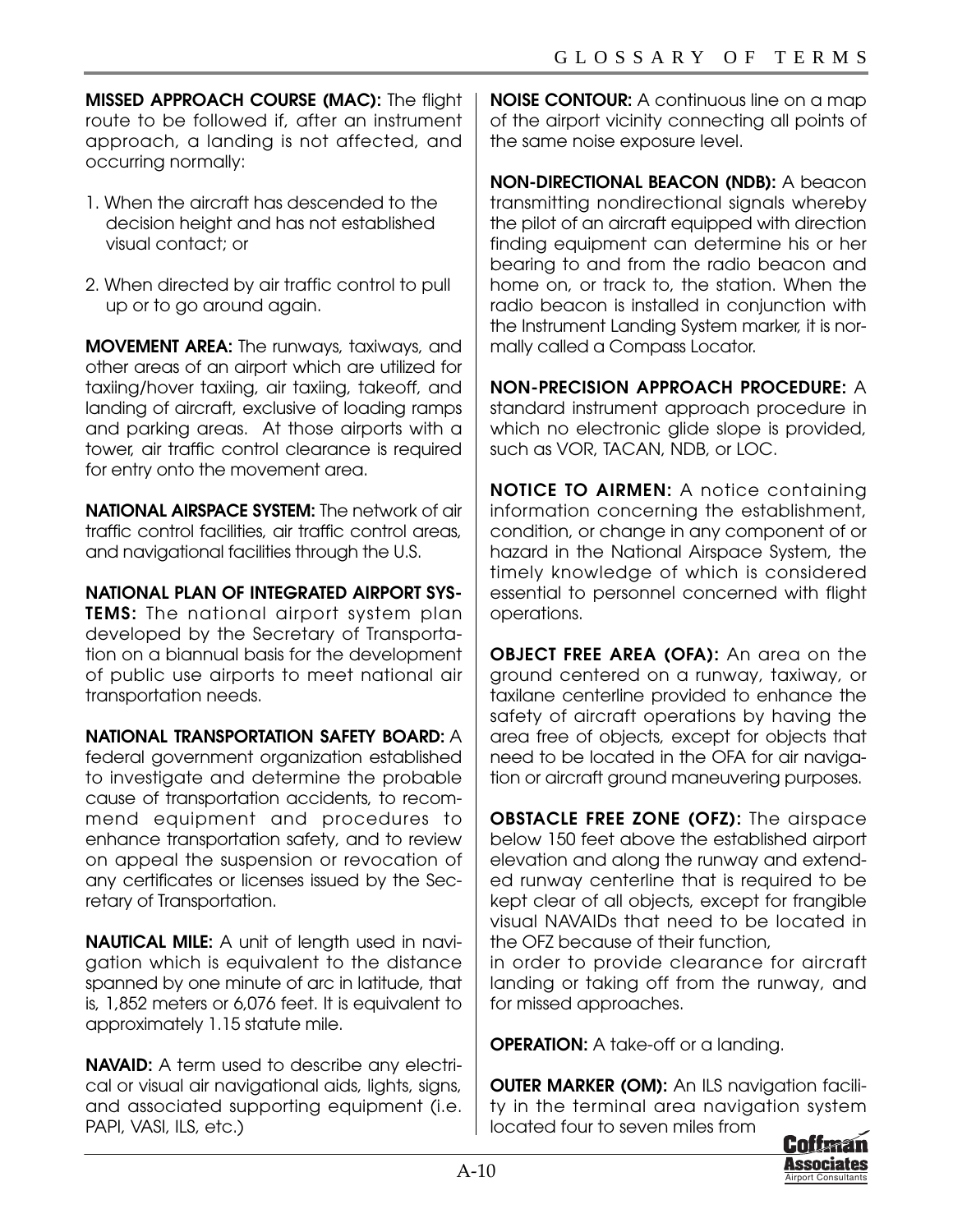the runway edge on the extended centerline, indicating to the pilot that he/she is passing over the facility and can begin final approach.

**PILOT CONTROLLED LIGHTING:** Runway lighting systems at an airport that are controlled by activating the microphone of a pilot on a specified radio frequency.

**PRECISION APPROACH:** A standard instrument approach procedure which provides runway alignment and glide slope (descent) information. It is categorized as follows:

- CATEGORY I (CAT I): A precision approach which provides for approaches with a decision height of not less than 200 feet and visibility not less than 1/2 mile or Runway Visual Range (RVR) 2400 (RVR 1800) with operative touchdown zone and runway centerline lights.
- CATEGORY II (CAT II): A precision approach which provides for approaches with a decision height of not less than 100 feet and visibility not less than 1200 feet RVR.
- CATEGORY III (CAT III): A precision approach which provides for approaches with minima less than Category II.

**PRECISION APPROACH PATH INDICATOR**

**(PAPI):** A lighting system providing visual approach slope guidance to aircraft during a landing approach. It is similar to a VASI but provides a sharper transition between the colored indicator lights.

**PRECISION APPROACH RADAR: A radar facili**ty in the terminal air traffic control system used to detect and display with a high degree of accuracy the direction, range, and elevation of an aircraft on the final approach to a runway.

**PRECISION OBJECT FREE AREA (POFA):** An area centered on the extended runway centerline, beginning at the runway threshold and extending behind the runway threshold that is 200 feet long by 800 feet wide. The POFA is a clearing standard which requires the POFA to be kept clear of above ground objects protruding above the runway safety area edge elevation (except for frangible NAVAIDS). The POFA applies to all new authorized instrument approach procedures with less than 3/4 mile visibility.

**PRIMARY AIRPORT:** A commercial service airport that enplanes at least 10,000 annual passengers.

**PRIMARY SURFACE:** An imaginary obstruction limiting surface defined in FAR Part 77 that is specified as a rectangular surface longitudinally centered about a runway. The specific dimensions of this surface are a function of the types of approaches existing or planned for the runway.

**PROHIBITED AREA:** See special-use airspace.

**PVC:** Poor visibility and ceiling. Used in determining Annual Sevice Volume. PVC conditions exist when the cloud ceiling is less than 500 feet and visibility is less than one mile.

**RADIAL:** A navigational signal generated by a Very High Frequency Omni-directional Range or VORTAC station that is measured as an azimuth from the station.

**REGRESSION ANALYSIS:** A statistical technique that seeks to identify and quantify the relationships between factors associated with a forecast.

**REMOTE COMMUNICATIONS OUTLET (RCO):** An unstaffed transmitter receiver/facility remotely controlled by air traffic personnel. RCOs serve flight service stations (FSSs). RCOs were established to provide ground-toground communications between air traffic control specialists and pilots at satellite airports for delivering enroute clearances, issuing departure authorizations, and

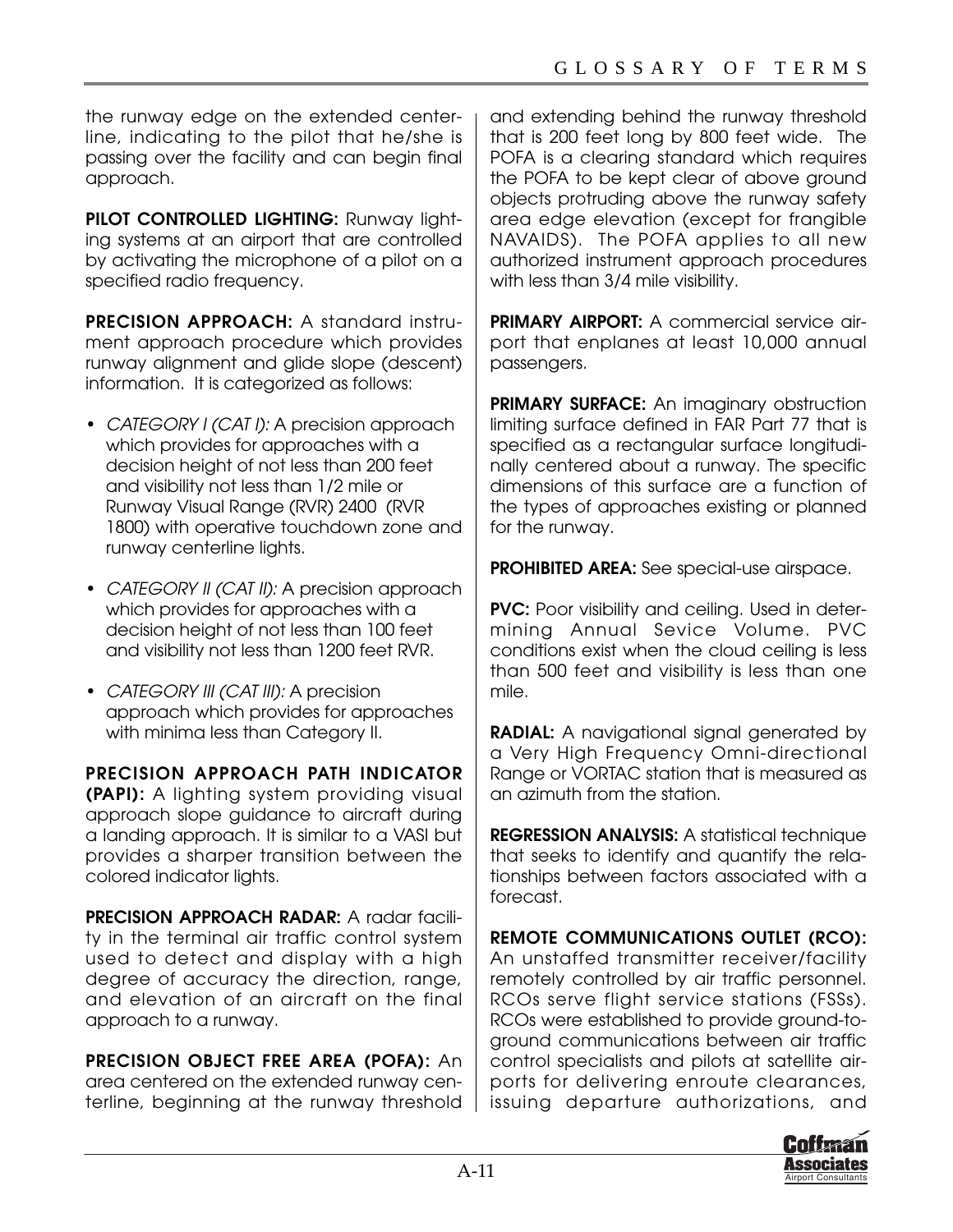acknowledging instrument flight rules cancellations or departure/landing times.

**REMOTE TRANSMITTER/RECEIVER (RTR):** See remote communications outlet. RTRs serve ARTCCs.

**RELIEVER AIRPORT:** An airport to serve general aviation aircraft which might otherwise use a congested air-carrier served airport.

**RESTRICTED AREA:** See special-use airspace.

**RNAV:** Area navigation - airborne equipment which permits flights over determined tracks within prescribed accuracy tolerances without the need to overfly ground-based navigation facilities. Used enroute and for approaches to an airport.

**RUNWAY:** A defined rectangular area on an airport prepared for aircraft landing and takeoff. Runways are normally numbered in relation to their magnetic direction, rounded off to the nearest 10 degrees. For example, a runway with a magnetic heading of 180 would be designated Runway 18. The runway heading on the opposite end of the runway is 180 degrees from that runway end. For example, the opposite runway heading for Runway 18 would be Runway 36 (magnetic heading of 360). Aircraft can takeoff or land from either end of a runway, depending upon wind direction.

**RUNWAY ALIGNMENT INDICATOR LIGHT:** A series of high intensity sequentially flashing lights installed on the extended centerline of the runway usually in conjunction with an approach lighting system.

**RUNWAY END IDENTIFIER LIGHTS (REIL):** Two synchronized flashing lights, one on each side of the runway threshold, which provide rapid and positive identification of the approach end of a particular runway.

**RUNWAY GRADIENT:** The average slope, measured in percent, between the two ends of a runway.

**RUNWAY PROTECTION ZONE (RPZ):** An area off the runway end to enhance the protection of people and property on the ground. The RPZ is trapezoidal in shape. Its dimensions are determined by the aircraft approach speed and runway approach type and minima.

**RUNWAY SAFETY AREA (RSA):** A defined surface surrounding the runway prepared or suitable for reducing the risk of damage to airplanes in the event of an undershoot, overshoot, or excursion from the runway.

**RUNWAY VISIBILITY ZONE (RVZ):** An area on the airport to be kept clear of permanent objects so that there is an unobstructed lineof-site from any point five feet above the runway centerline to any point five feet above an intersecting runway centerline.

**RUNWAY VISUAL RANGE (RVR):** An instrumentally derived value, in feet, representing the horizontal distance a pilot can see down the runway from the runway end.

**SCOPE:** The document that identifies and defines the tasks, emphasis, and level of effort associated with a project or study.

**SEGMENTED CIRCLE:** A system of visual indicators designed to provide traffic pattern information at airports without operating control towers.

**SHOULDER:** An area adjacent to the edge of paved runways, taxiways, or aprons providing a transition between the pavement and the adjacent surface; support for aircraft running off the pavement; enhanced drainage; and blast protection. The shoulder does not necessarily need to be paved.

**SLANT-RANGE DISTANCE:** The straight line distance between an aircraft and a point on the ground.

**SMALL AIRPLANE:** An airplane that has a maximum certified takeoff weight of up to 12,500 pounds.

**SPECIAL-USE AIRSPACE:** Airspace of defined

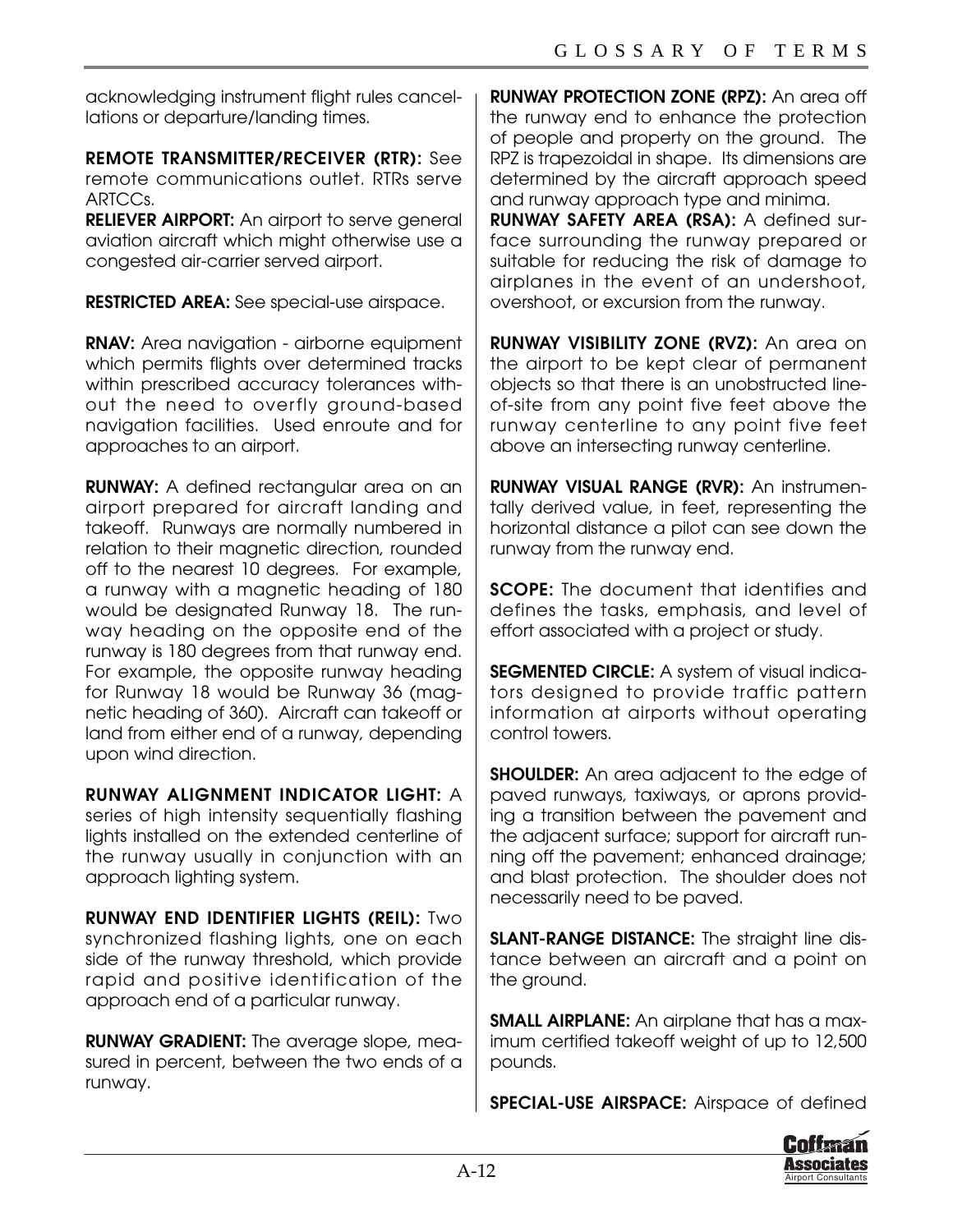dimensions identified by a surface area wherein activities must be confined because of their nature and/or wherein limitations may be imposed upon aircraft operations that are not a part of those activities. Special-use airspace classifications include:

- ALERT AREA: Airspace which may contain a high volume of pilot training activities or an unusual type of aerial activity, neither of which is hazardous to aircraft.
- CONTROLLED FIRING AREA: Airspace wherein activities are conducted under conditions so controlled as to eliminate hazards to nonparticipating aircraft and to ensure the safety of persons or property on the ground.
- MILITARY OPERATIONS AREA (MOA): Designated airspace with defined vertical and lateral dimensions established outside Class A airspace to separate/segregate certain military activities from instrument flight rule (IFR) traffic and to identify for visual flight rule (VFR) traffic where these activities are conducted.
- PROHIBITED AREA: Designated airspace within which the flight of aircraft is prohibited.
- RESTRICTED AREA: Airspace designated under Federal Aviation Regulation (FAR) 73, within which the flight of aircraft, while not wholly prohibited, is subject to restriction. Most restricted areas are designated joint use. When not in use by the using agency, IFR/VFR operations can be authorized by the controlling air traffic control facility.
- WARNING AREA: Airspace which may contain hazards to nonparticipating aircraft.

**STANDARD INSTRUMENT DEPARTURE (SID):** A preplanned coded air traffic control IFR departure routing, preprinted for pilot use in graphic and textual form only.

**STANDARD TERMINAL ARRIVAL (STAR):** A preplanned coded air traffic control IFR arrival routing, preprinted for pilot use in graphic and textual or textual form only.

**STOP-AND-GO:** A procedure wherein an aircraft will land, make a complete stop on the runway, and then commence a takeoff from that point. A stop-and-go is recorded as two operations: one operation for the landing and one operation for the takeoff.

**STOPWAY:** An area beyond the end of a takeoff runway that is designed to support an aircraft during an aborted takeoff without causing structural damage to the aircraft. It is not to be used for takeoff, landing, or taxiing by aircraft.

**STRAIGHT-IN LANDING/APPROACH:** A landing made on a runway aligned within 30 degrees of the final approach course following completion of an instrument approach.

**TACTICAL AIR NAVIGATION (TACAN): An ultra**high frequency electronic air navigation system which provides suitably-equipped aircraft a continuous indication of bearing and distance to the TACAN station.

**TAKEOFF RUNWAY AVAILABLE (TORA):** See declared distances.

**TAKEOFF DISTANCE AVAILABLE (TODA):** See declared distances.

**TAXILANE:** The portion of the aircraft parking area used for access between taxiways and aircraft parking positions.

**TAXIWAY:** A defined path established for the taxiing of aircraft from one part of an airport to another.

**TAXIWAY SAFETY AREA (TSA):** A defined surface alongside the taxiway prepared or suitable for reducing the risk of damage to an airplane unintentionally departing the taxiway.

**TERMINAL INSTRUMENT PROCEDURES:** Published flight procedures for conducting

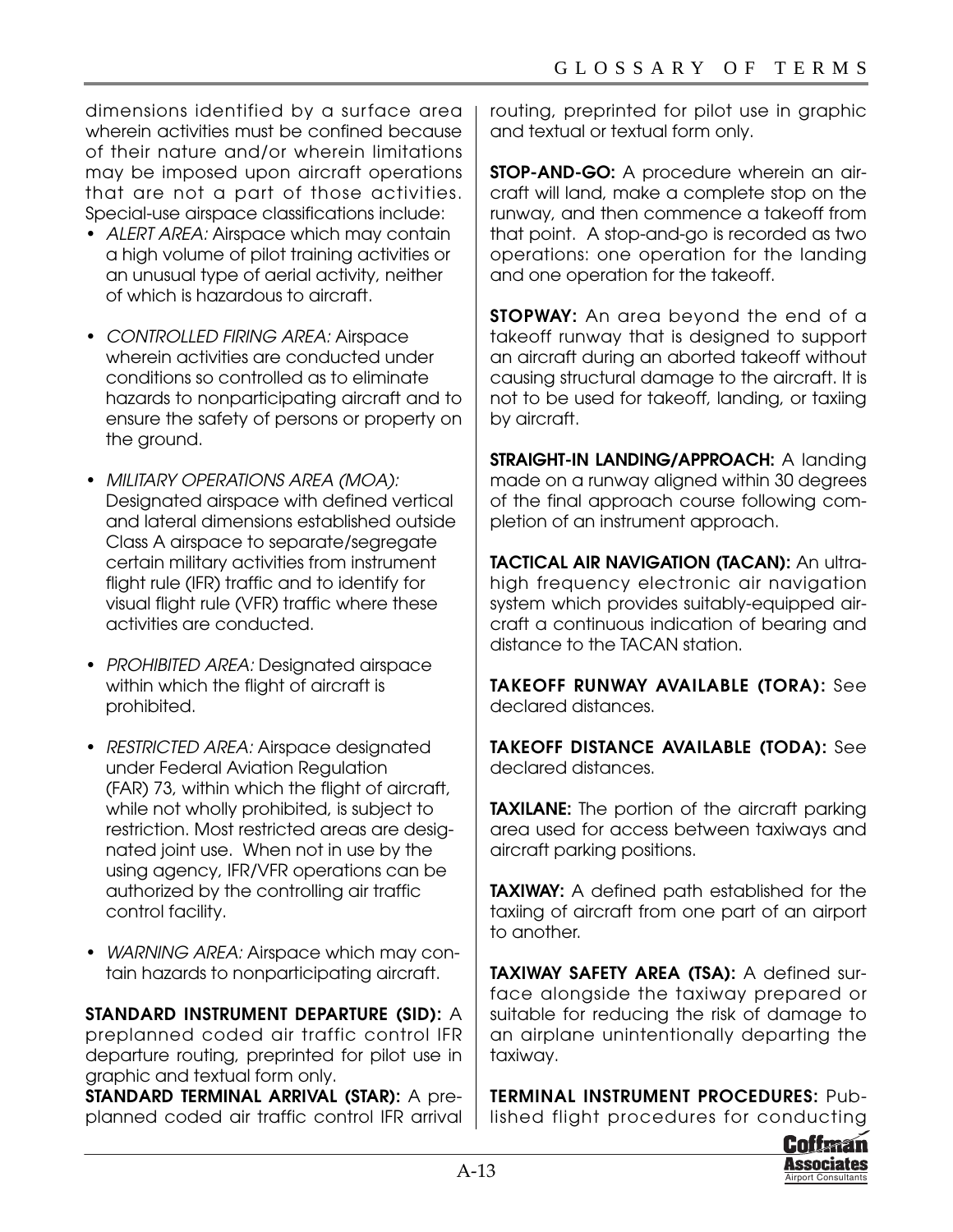instrument approaches to runways under instrument meteorological conditions.

**TERMINAL RADAR APPROACH CONTROL:** An element of the air traffic control system responsible for monitoring the en-route and terminal segment of air traffic in the airspace surrounding airports with moderate to highlevels of air traffic.

**TETRAHEDRON:** A device used as a landing direction indicator. The small end of the tetrahedron points in the direction of landing.

**THRESHOLD:** The beginning of that portion of the runway available for landing. In some instances the landing threshold may be displaced.

**TOUCH-AND-GO:** An operation by an aircraft that lands and departs on a runway without stopping or exiting the runway. A touch-andgo is recorded as two operations: one operation for the landing and one operation for the takeoff.

**TOUCHDOWN:** The point at which a landing aircraft makes contact with the runway surface.

**TOUCHDOWN ZONE (TDZ):** The first 3,000 feet of the runway beginning at the threshold.

**TOUCHDOWN ZONE ELEVATION (TDZE):** The highest elevation in the touchdown zone.

**TOUCHDOWN ZONE (TDZ) LIGHTING:** Two rows of transverse light bars located symmetrically about the runway centerline normally at 100 foot intervals. The basic system extends 3,000 feet along the runway.

**TRAFFIC PATTERN:** The traffic flow that is prescribed for aircraft landing at or taking off from an airport. The components of a typical traffic pattern are the upwind leg, crosswind leg, downwind leg, base leg, and final approach.



**UNCONTROLLED AIRPORT:** An airport without an air traffic control tower at which the control of Visual Flight Rules traffic is not exercised.

**UNCONTROLLED AIRSPACE:** Airspace within which aircraft are not subject to air traffic control.

**UNIVERSAL COMMUNICATION (UNICOM):** A nongovernment communication facility which may provide airport information at certain airports. Locations and frequencies of UNICOM's are shown on aeronautical charts and publications.

**UPWIND LEG:** A flight path parallel to the landing runway in the direction of landing. See "traffic pattern."  $240$  $30<sub>0</sub>$ 

**VECTOR:** A heading issued to an aircraft to provide navigational guidance by radar.

**VERY HIGH FREQUENCY/ OMNIDIRECTIONAL RANGE STATION (VOR):** A ground-based electronic navigation aid transmitting very high frequency navigation signals, 360 degrees in azimuth, oriented from magnetic north. Used as the basis for navigation in the national airspace system. The VOR periodically identifies itself by Morse Code and may have an additional voice identification feature.



.<br>360

 $7 - 20$ 

180 °

 $\bullet$ 

**111111111111111111**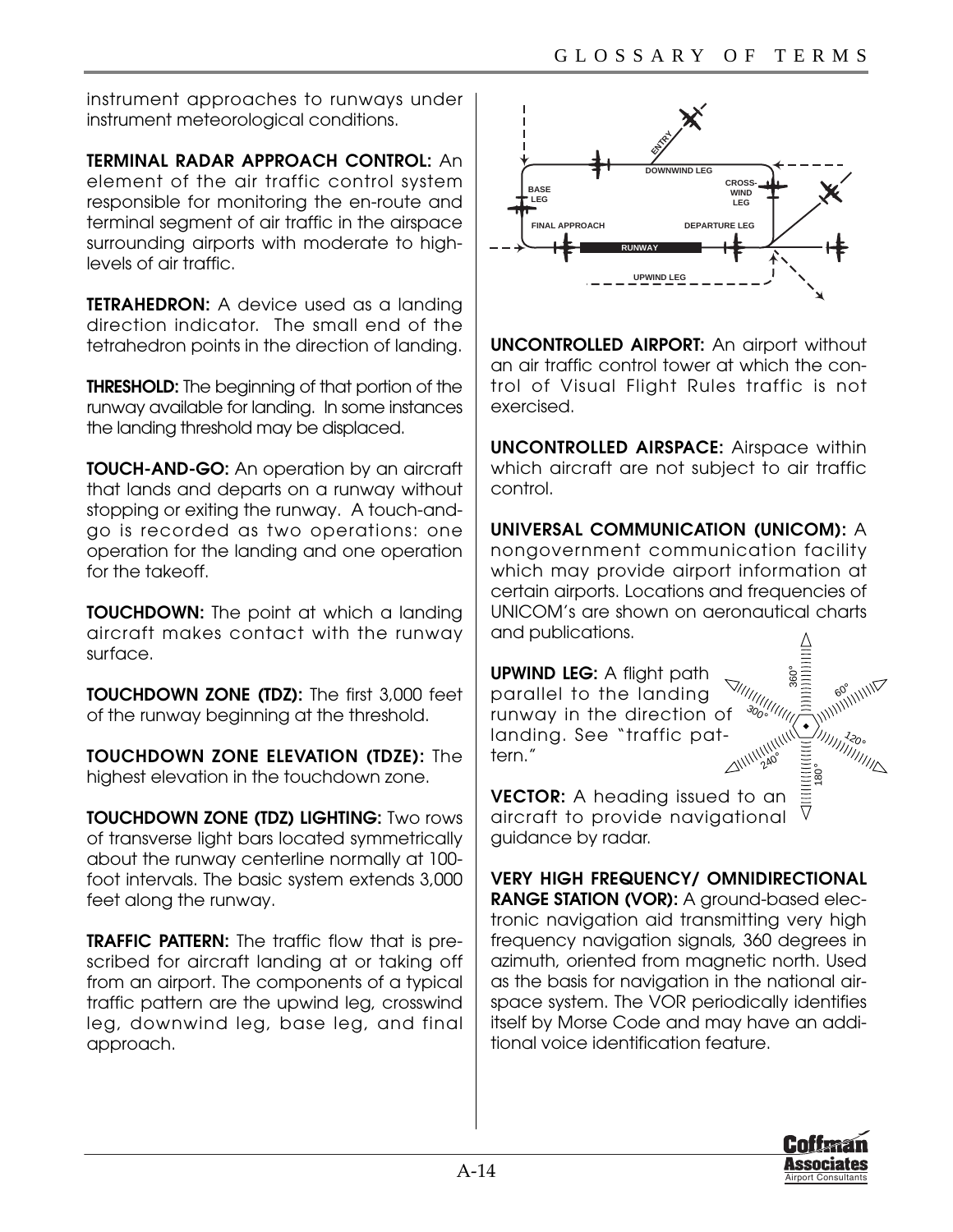**VERY HIGH FREQUENCY OMNI-DIRECTIONAL RANGE STATION/ TACTICAL AIR NAVIGATION (VORTAC):** A navigation aid providing VOR azimuth, TACAN azimuth, and TACAN distance-measuring equipment (DME) at one site.

**VICTOR AIRWAY:** A control area or portion thereof established in the form of a corridor, the centerline of which is defined by radio navigational aids.

**VISUAL APPROACH:** An approach wherein an aircraft on an IFR flight plan,

operating in VFR conditions under the control of an air traffic control facility and having an air traffic control authorization, may proceed to the airport of destination in VFR conditions.

**VISUAL APPROACH SLOPE INDICATOR (VASI):**

An airport lighting facility providing vertical visual approach slope guidance to aircraft during approach to landing by radiating a directional pattern of high intensity red and white focused light beams which indicate to the pilot that he is on path if he sees red/white, above path if white/white, and below path if red/red. Some airports serving large aircraft have three-bar VASI's which provide two visual guide paths to the same runway.

**VISUAL FLIGHT RULES (VFR):** Rules that govern the procedures for conducting flight under visual conditions. The term VFR is also used in the United States to indicate weather conditions that are equal to or greater than minimum VFR requirements. In addition, it is used by pilots and controllers to indicate type of flight plan.

## **VISUAL METEOROLOGICAL CONDITIONS:**

Meteorological conditions expressed in terms of specific visibility and ceiling conditions which are equal to or greater than the threshold values for instrument meteorological conditions.

**VOR:** See "Very High Frequency Omnidirectional Range Station."

**VORTAC:** See "Very High Frequency Omnidirectional Range Station/Tactical Air Navigation."

**WARNING AREA**: See special-use airspace.

**WIDE AREA AUGMENTATION SYSTEM:** An enhancement of the Global Positioning System that includes integrity broadcasts, differential corrections, and additional ranging signals for the purpose of providing the accuracy, integrity, availability, and continuity required to support all phases of flight.



- **AC:** advisory circular
- ADF: automatic direction finder
- **ADG:** airplane design group
- **AFSS:** automated flight service station
- **AGL:** above ground level
- AIA: annual instrument approach
- **AIP:** Airport Improvement Program
- **AIR-21:** Wendell H. Ford Aviation Investment and Reform Act for the 21st Century
- **ALS:** approach lighting system
- **ALSF-1:** standard 2,400-foot high intensity approach lighting system with sequenced flashers (CAT I configuration)
- **ALSF-2:** standard 2,400-foot high intensity approach lighting system with sequenced flashers (CAT II configuration)
- **APV:** instrument approach procedure with vertical guidance

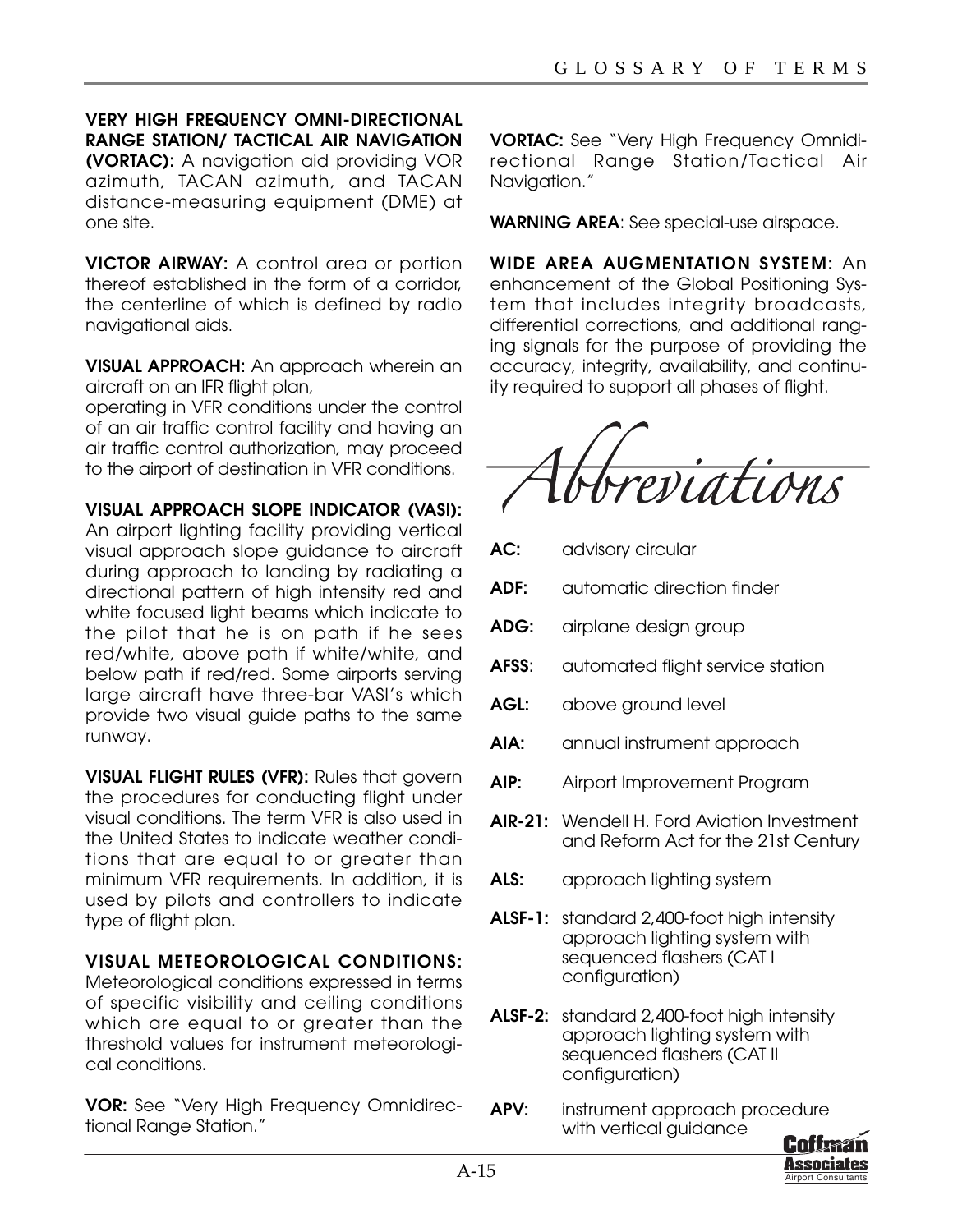**GS:** glide slope

| ARC:         | airport reference code                                                              |
|--------------|-------------------------------------------------------------------------------------|
| <b>ARFF:</b> | aircraft rescue and firefighting                                                    |
| ARP:         | airport reference point                                                             |
|              | <b>ARTCC:</b> air route traffic control center                                      |
| ASDA:        | accelerate-stop distance available                                                  |
| ASR:         | airport surveillance radar                                                          |
| ASOS:        | automated surface observation<br>station                                            |
| <b>ATCT:</b> | airport traffic control tower                                                       |
| ATIS:        | automated terminal information<br>service                                           |
|              | <b>AVGAS:</b> aviation gasoline - typically 100 low<br>lead (100LL)                 |
| AWOS:        | automated weather observation<br>station                                            |
| <b>BRL:</b>  | building restriction line                                                           |
| CFR:         | Code of Federal Regulations                                                         |
| CIP:         | capital improvement program                                                         |
| DME:         | distance measuring equipment                                                        |
| <b>DNL:</b>  | day-night noise level                                                               |
| DWL:         | runway weight bearing capacity<br>for aircraft with dual-wheel type                 |
|              | landing gear                                                                        |
| DTWL:        | runway weight bearing capacity<br>fo aircraft with dual-tandem type<br>landing gear |
| FAA:         | <b>Federal Aviation Administration</b>                                              |
| FAR:         | <b>Federal Aviation Regulation</b>                                                  |
| FBO:<br>FY:  | fixed base operator<br>fiscal year                                                  |

| <b>HIRL:</b>  | high intensity runway edge lighting                                                    |
|---------------|----------------------------------------------------------------------------------------|
| IFR:          | instrument flight rules (FAR Part 91)                                                  |
| ILS:          | instrument landing system                                                              |
| IM:           | inner marker                                                                           |
| LDA:          | localizer type directional aid                                                         |
| LDA:          | landing distance available                                                             |
| LIRL:         | low intensity runway edge lighting                                                     |
| LMM:          | compass locator at middle marker                                                       |
| LOC:          | <b>ILS localizer</b>                                                                   |
| LOM:          | compass locator at ILS outer marker                                                    |
| <b>LORAN:</b> | long range navigation                                                                  |
| <b>MALS:</b>  | medium intensity approach<br>lighting system                                           |
| <b>MALSR:</b> | medium intensity approach lighting<br>system with runway alignment<br>indicator lights |
| <b>MIRL:</b>  | medium intensity runway edge<br>lighting                                               |
| MITL:         | medium intensity taxiway edge<br>lighting                                              |
| MI S∙         | microwave landing system                                                               |
| MM:           | middle marker                                                                          |
|               | <b>MOA:</b> military operations area                                                   |
| MSL:          | mean sea level                                                                         |
|               | <b>NAVAID:</b> navigational aid                                                        |
| NDB:          | nondirectional radio beacon                                                            |
| NM:           | nautical mile (6,076 .1 feet)                                                          |

**NPES:** National Pollutant Discharge Elimination System